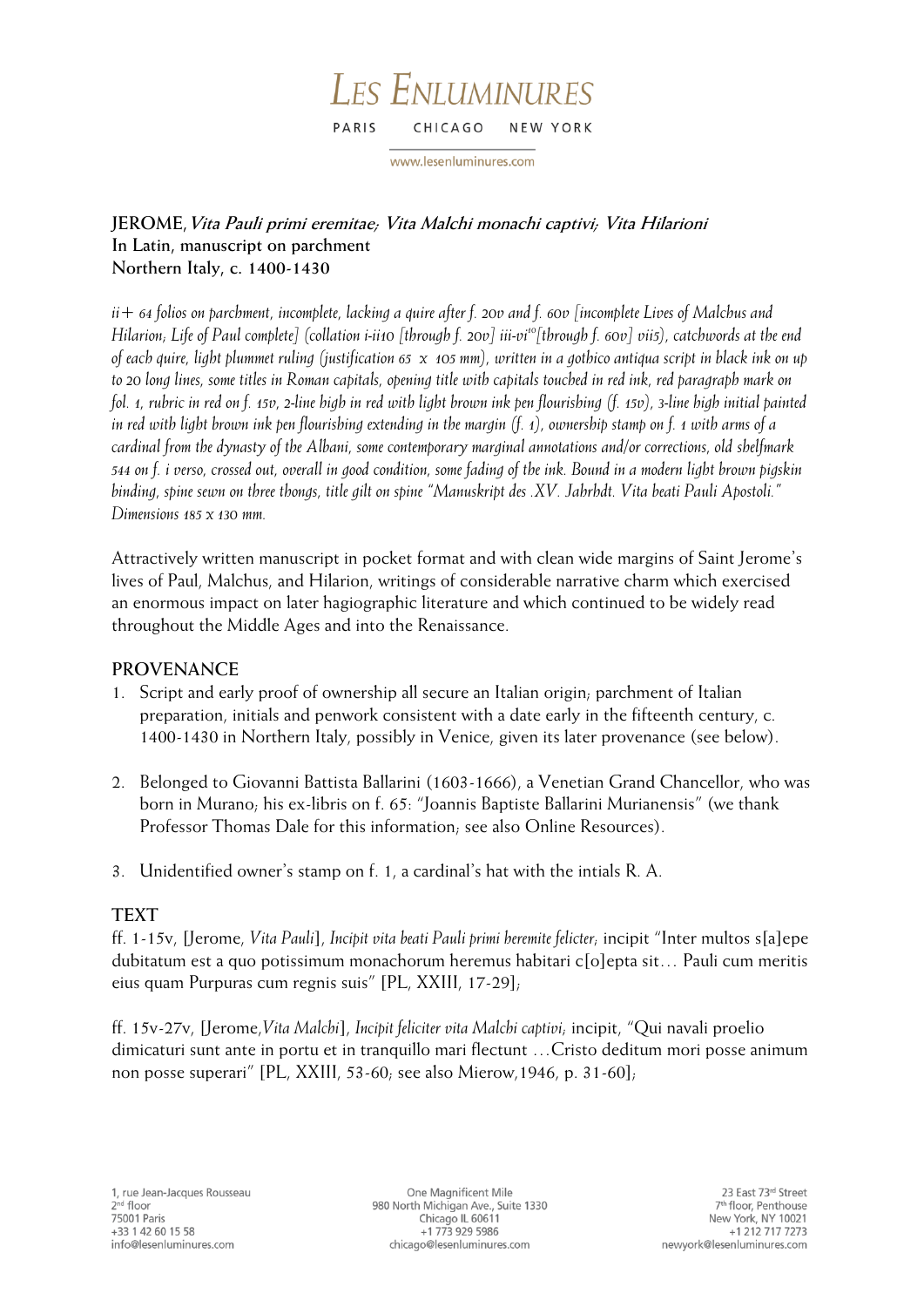ff. 27v-64v, [Jerome, *Vita Hilarioni*], *Prologus santi Eronimi in vita beati Ilarionis*, incipit, "[S]cripturus vitam beati Ilarionis … plus illum locum dilexerat. Hic est finis narrationis vite gloriosissimi abbatis Hilarionis. Amen" [PL, XXIII, 29-53; see also Bastiaensen,1975, p. 72-142].

One of the Church Fathers, Saint Jerome (c. 342-420) is widely known for his contributions to early monasticism, and his many writing–letters, treatises, commentaries on the Scriptures, and a revision of the Vulgate. This is a manuscript copy Jerome's *Three Lives of Hermits*, the *Vita Pauli*, written in 374 or 375, the *Vita Hilarionis*, written in 390 and the *Vita Malchi*, written in 391, which form a trilogy and were often bound together. In these works, which establish Jerome's fame as an author of the ascetic-monastic movement, he addresses an educated Christian readership, one familiar with pagan literature. They demonstrate Jerome's mastery of certain familiar narrative motifs and literary conventions which significantly influenced later hagiographic writing.

Hundreds of copies survive, with 128 extant manuscripts of the *Vita sancti Pauli* antedating the twelfth century, 93 for the *Vita Sancti Hilarionis,* and 94 for the *Vita Sancti Malchi* (Cherf, "The Latin Manuscript Tradition of the *Vita Sancti Pauli*," in Oldfather, 1943, p. 65). Hutnick published in 2002 a bilingual Latin-Dutch edition readily available an electronic format, where he credits the research of Dr. Degorski in a dissertation published in 1987. Over 300 differences are found with the *Patrologia Latina* version. Oldfather (1946) studied the manuscripts of the Latin original and of the Greek versions of the trilogy in preparation for the critical edition of the Latin text in the Corpus Scriptorum Ecclesiasticorum Latinorum (CSEL). A variety of early printed editions, Latin and vernacular (see Goff H-194 and passim), witness the wide readership in the later Middle Ages and the Renaissance

### **LITERATURE**

Coleiro, E. "St. Jerome's Lives of the Hermits," in *Vigiliae christianae*, 11 (1947), pp. 161-178.

Degorski, B., ed. *Edizione critica della Vita Sancti Pauli primi eremitae di Girolamo*, Rome, 1987.

Gray, Chirsta, ed. *Vita Malchi: Introduction, Text, Translation, and Commentary*, Oxford, 2015.

Jerome, Saint. *Vivre au désert: Paul, Malchus, Hilarion*, presenté par Jean Miniac, Grenoble, 1992

Leclerc, P. E. M. Morales, and A. de Vogüé. eds. *Jerome: Trois vies de moines: Paul, Malchus, Hilarion*, Sources chrétiennes 508, Paris, 2007.

Mierow, C.C. ed. *Classical Essays presented to J.A. Kleist*, St. Louis, 1946.

Moreschini, C and Bastiaensen, A. A. R.. "Vita di Ilarione," in Mohrmann, C. ed., *Vite dei santi del III al VI secolo*, IV, Milano, Mondadori, 1985, pp. 218-236; 261-284.

Labriolle, P. de. *Saint Jerôme et la vie de Paul de Thebes et vie d'Hilarion* (Collection Science et Religion, no. 436), Paris, 1907.